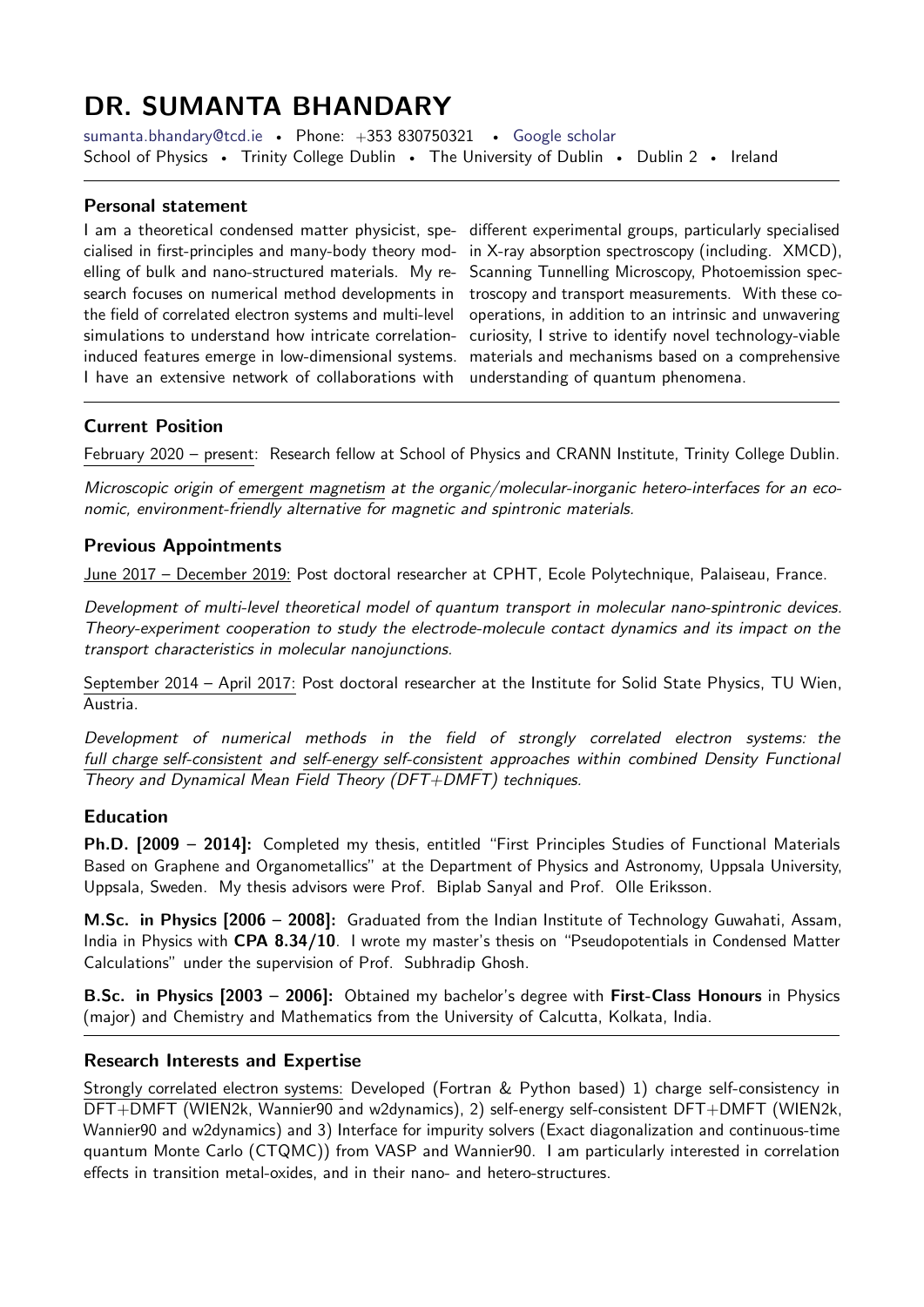Molecular electronics and spintronics: Theoretical description of single molecule devices based on magnetic molecules. Multi-level theoretical method development for quantum transport in (correlated) molecular junctions, combining first-principles and many-body theory approaches.

Unconventional magnetism: Tuning magnetic anisotropy (MA) in multilayers; Emergent magnetism in hetero-interfaces. Spinterfaces. Developed code for calculation of MA from second order perturbation theory, interfaced with VASP.

Band-gap engineering in novel 2D materials: Graphene, graphene nano-ribbons, and their chemically functionalised and structurally reconstructed derivatives; role of defects and molecular adsorption.

# Teaching Experience

- Tutor for undergraduate course on Thermodynamics at Trinity College Dublin (2021).
- Taught laboratory courses for bachelor studies on Quantum Physics at Uppsala University for two consecutive years (2011 and 2012). The duties included a lecture explaining the details of each experiments, guiding students during the experiment and correcting their laboratory reports.
- Mentoring two final-year undergraduate theses (2021) and supervised a summer student (2021) at Trinity College Dublin (2021).
- During my postdoctoral tenure at CPHT, Ecole Polytechnique, mentored a significant part of a PhD thesis.
- Co-supervised the master's thesis entitled 'Ab initio DFT study of chemically modified graphene' (2009) by Alexander Dochter at Uppsala University.

## Research grants

- Småland Nation Ph.D. travel grant 2013.
- Graduate School in Advanced Materials for the 21st Century (GradSAM21) travel grant, December 2012. Scientific collaboration with Prof. Dilip Kanhere at University of Pune, India.
- Graduate School in Advanced Materials for the 21st Century (GradSAM21) travel grant, December 2011. Scientific collaboration with Prof. Indra Dasgupta at Indian Association for Cultivation of Science (IACS), Kolkata, India.

# Academic Honors

Prized postdoctoral fellowship in quantum science and technology at the Institut Quantique (IQ), Université de Sherbrooke (2017)[not availed].

PhD fellowship awarded (qualified in top 1%) through UGC-CSIR National Eligibility Test (2008). PhD fellowship awarded (ranked in top 3%) through Graduate Aptitude Test for Engineering (2008). Qualified for Masters program (ranked in top 4%) through Joint Admission Test for Masters (2006).

# Other trainings

- "Communications, Education and Public Engagement training", AMBER centre, Dublin.
- "Learning to Teach Online", UNSW Sydney.

# Invited Talks

- Correlated molecules for electronics & spintronics: an ab-initio approach, **IEMN-Lille**, France, November 2019.
- Organometallic complexes for molecular spintronic devices, Lund University, Sweden, February 2019.
- Charge self-consistency in DFT+DMFT and beyond, Universite de Sherbrooke, Canada, February 2017.
- Bistability in magnetic molecules, Nu-MATHIMO, Uppsala, Sweden, June 2015.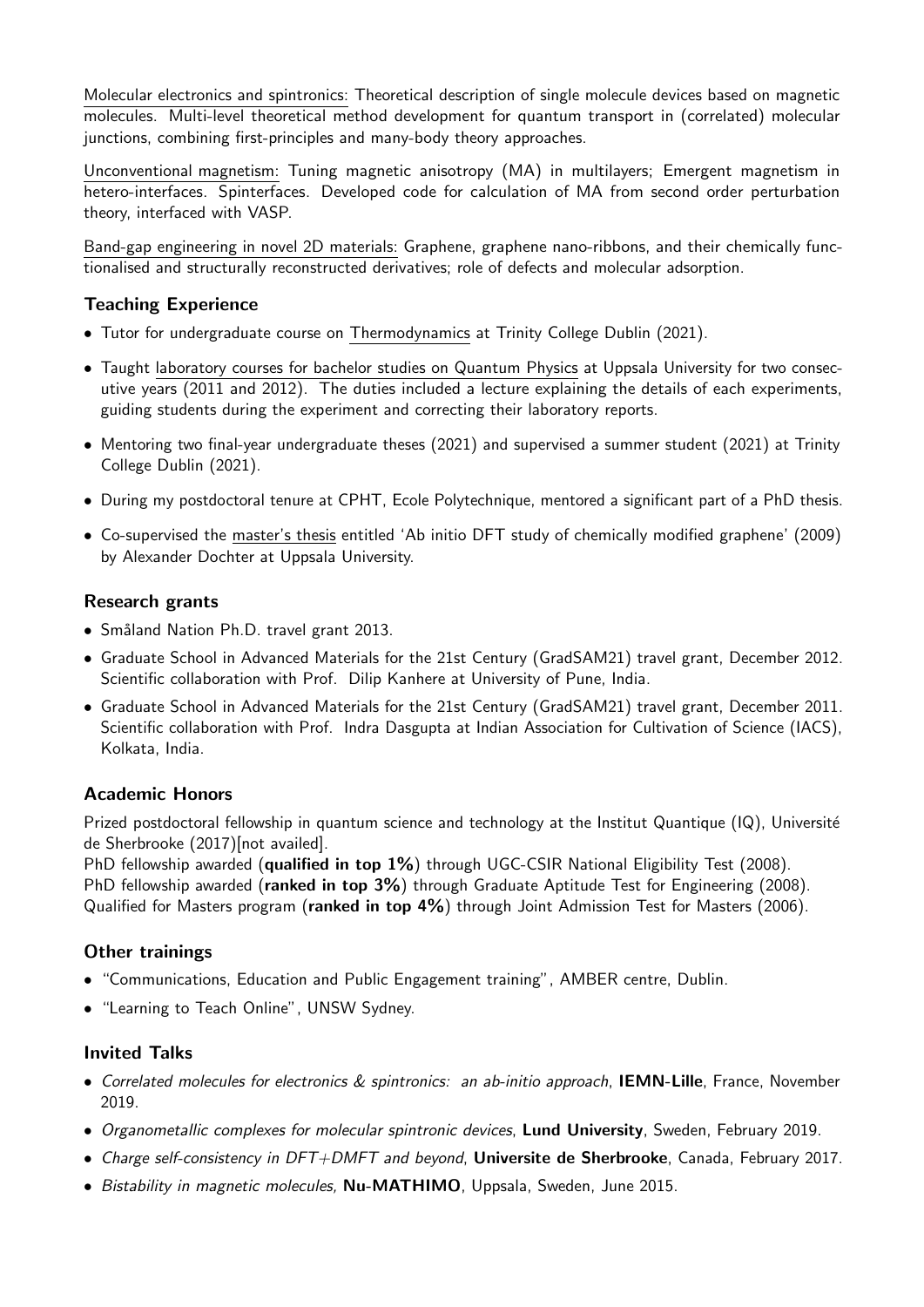- Organometallics on surfaces: Magnetic anisotropy and Spin dipole, University of Bremen, Bremen, Germany, May 2013.
- Large magnetocrystalline anisotropy in  $W_x$ Re<sub>1−x</sub>/Fe multilayer, **ICAM-2011**, Coimbatore, India, December 2011.
- Graphene as reversible spin manipulator of molecular magnets, Complex magnetism in advanced materials, Duisburg, Germany, September 2011.

## Contributed Talks

- Current manipulation via spin-state switching in magnetic porphyrin connected to graphene electrodes, EUROMAT (virtual), 2021.
- Effects of electronic correlations on the magnetic properties of organometallic molecules, DPG, Berlin, Germany, March 2018
- Charge self-consistency in DFT+DMFT with maximally localised Wannier functions: k-space reoccupation and orbital order, NGSCES, Trieste, Italy, September 2016.
- Electron correlation at the interface : A charge self-consistent  $DFT+DMFT$  approach, **DPG**, Berlin, Germany, March 2015.
- Manipulating molecule surface magnetic interaction via graphene, Magfum V, Balaton, Hungary, April 2013.
- Manipulating molecule surface interaction via graphene, APS March Meeting, Baltimore, USA, March 2013.
- Tuning molecule-surface interaction via graphene, **Indo-European meeting**, Uppsala, Sweden, June 2012.
- Manipulating molecule surface exchange interaction via graphene, Swedish Graphene Initiative Kick-off Symposium, Gothenberg, Sweden, December 2011.
- Large magnetocrystalline anisotropy in  $W_{1-x}Re_x/Fe$  multilayer, Magfum III, Sovata, Romania, June 2011.
- Tuning molecular properties by strained defected graphene, Indo-European meeting, Bangalore, India, January 2011.
- The edge effect, Magfum II, Budapest, Hungary, November 2010.
- Graphene nano-ribbons from ab-initio theory, Frontiers in theoretical magnetism, Uppsala, October 2009.

#### Reviewing for international journals

Physics Letters A, Scientific Reports, Physica B, The Journal of Physical Chemistry, Physical Chemistry Chemical Physics.

#### Publications [\[Google scholar link\]](https://scholar.google.com/citations?user=2cGaAHUAAAAJ&hl=en)

- J. M. Shaw, R. Knut, C.J. Armstrong, S. Bhandary, Y. Kvashnin, Danny Thonig, E. K. Delczeg-Czirjak, O. Karis, T.J. Silva, E. Weschke, H. T. Nembach, O. Eriksson, D. Arena, *Quantifying spin-mixed states in* ferromagnets, Phys. Rev. Lett. 127, 207201 (2021).
- S. Bhandary, S. Haldar, and B. Sanyal Quasiperiodic van der Waals heterostructures of graphene and hexagonal boron nitride, Physica Status Solidi B, 2100423 (2021).
- S. Bhandary, J. M. Tomczak, A. Valli, Designing a mechanically driven spin-crossover molecular switch via organic embedding, Nanoscale Adv., 3, 4990-4995 (2021).
- S. Bhandary, Karsten Held, Self-energy self-consistent density functional theory plus dynamical mean field theory, Phys. Rev. B 103, 245116 (2021).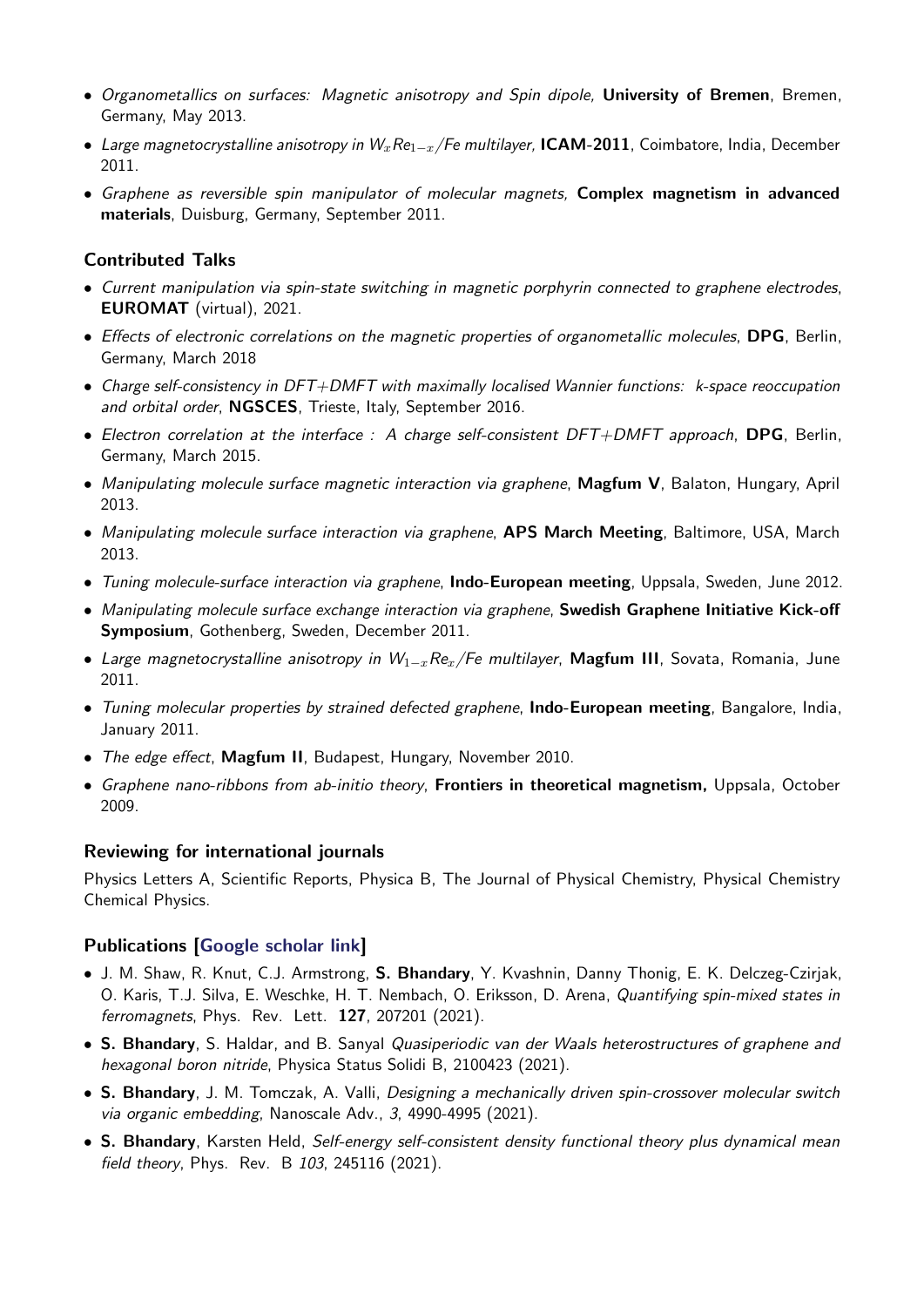- D. Schmitz, C. Schmitz-Antoniak, F. Radu, H. Ryll, C. Luo, S. Bhandary, S. Biermann, K. Siemensmeyer, H. Wende, S. Ivanov, O. Eriksson Soft X-Ray Magnetic Circular Dichroism of Vanadium in the Metal-Insulator Two-Phase Region of Paramagnetic V2O3 Doped with 1.1% Chromium; Phys. Status Solidi B, 257, 1900456 (2020).
- J. Steinbauer, S. Biermann, S. Bhandary Role of charge transfer in hybridization-induced spin transition in metal-organic molecules; Phys. Rev. B 100, 245418 (2019).
- R. H. Kou, J. Gao, Y. Ren, B. Sanyal, S. Bhandary, S. M. Heald, F. Brandon, C. -J. Sun Charge transfer-tuned magnetism in Nd-substituted  $Gd_5Si_4$ ; AIP Advances 8 (12), 125219 (2018).
- S. Haldar, S. Bhandary, H. Vovusha, and B. Sanyal Comparative study of electronic and magnetic properties of iron and cobalt phthalocyanine molecules physisorbed on two- dimensional MoS<sub>2</sub> and graphene; Phys. Rev. B 98, 085440, (2018).
- C. Schmitz-Antoniak, D. Schmitz, A. Warland, M. Darbandi, S. Haldar, S. Bhandary, B. Sanyal, O. Eriksson, H. Wende Suppression of the Verwey Transition by Charge Trapping; Ann. Phys. (Berlin), 530, 1700363, (2018).
- S. Bhandary, E. Assmann, M. Aichhorn, K. Held Charge self-consistency in density functional theory  $+$ dynamical mean field theory: **k**-space reoccupation and orbital order; Phys. Rev. B 94, 155131, (2016).
- S. Bhandary, M. Schüler, P. Thunström, I. di Marco, B. Brena, O. Eriksson, T. Wehling, and B. Sanyal. Correlated electron behavior of metal-organic molecules: Insights from density functional theory combined with many-body effects using exact diagonalization; Phys. Rev. B 93, 155158, (2016).
- M. Nordlund, S. Bhandary, B. Sanyal, N. Almqvist, T. Löfqvist, H. Grennberg Side-selective self-assembly of graphene and FLG on piezoelectric PVDF from suspension; J. Phys. D: Applied Physics49(7), 07LT01, (2016).
- S. Bhandary, G. Penazzi, J. Fransson, T. Frauenheim, O. Eriksson, B. Sanyal. Controlling Electronic Structure and Transport Properties of Zigzag Graphene Nanoribbons by Edge Functionalization with Fluorine; J. Phys. Chem. C 119(36), 21227, (2015).
- D. Schmitz, C. Schmitz-Antoniak, A. Warland, M. Darbandi, S.Haldar, S. Bhandary, O. Eriksson, B. Sanyal, and H. Wende. The dipole moment of the spin density as local indicator for phase transitions; Nat. Sci. Rep. 4, 5760, (2014).
- S. Haldar, B. S. Pujari, S. Bhandary, F. Cossu, O. Eriksson, D. G. Kanhere, B. Sanyal. Fe<sub>n</sub> clusters ( $n=1$ -6) chemisorbed on vacancy defects in graphene: Stability, spin-dipole moment and magnetic anisotropy ; Phys. Rev. B 89, 205411, (2014).
- D. Klar, S. Bhandary, A. Candini, L. Joly, P. Ohresser, S. Klyatskaya, M. Ruben, M. Affronte, O. Eriksson, B. Sanyal, and H. Wende. Field-regulated switching of the magnetization of Co-porphyrin on graphene; Phys. Rev. B 89, 144411, (2014).
- H. C. Herper, S. Bhandary, O. Eriksson, B. Sanyal, and B. Brena. Fe phthalocyanine on Co(001): Influence of surface oxidation on structural and electronic properties.; Phys. Rev. B 89, 085411, (2014).
- D. Klar, B. Brena, H. C. Herper, S. Bhandary, C. Weis, B. Krumme, C. Schmitz-Antoniak, B. Sanyal, O. Eriksson, H. Wende. Oxygen-tuned magnetic coupling of Fe-pthalocyanine molecules to ferromagnetic Co films.; Phys. Rev. B 88, 224424, (2013).
- S. Bhandary, O. Eriksson, B. Sanyal. Defect controlled magnetism in FeP/graphene/Ni(111); Nat. Sci. Rep. 3, 3405, (2013).
- H. C. Harper, M. Bernie, S. Bhandary, C. F. Hermanns, A Kruger, J. Miguel, C. Weis, C. Schmitz-Antoniak, B. Krumme, D. B. Chen, C. Tieg, B. Sanyal, E. Weschke, C. Czekelius, W. Kuch, H. Wende, O. Eriksson. Iron porphyrin molecules on Cu (001): Influence of adlayers and ligands on the magnetic properties; Phys. Rev. B 87, 174425, (2013).
- S. Bhandary, B. Brena, P. M. Panchmatia, I. Brumboiu, M. Bernien, C. Weis, B. Krumme, C. Etz, W. Kuch, H. Wende, O. Eriksson, B. Sanyal. Manipulation of spin state of iron porphyrin by chemisorption on magnetic substrates; Phys. Rev. B 88, 024401, (2013).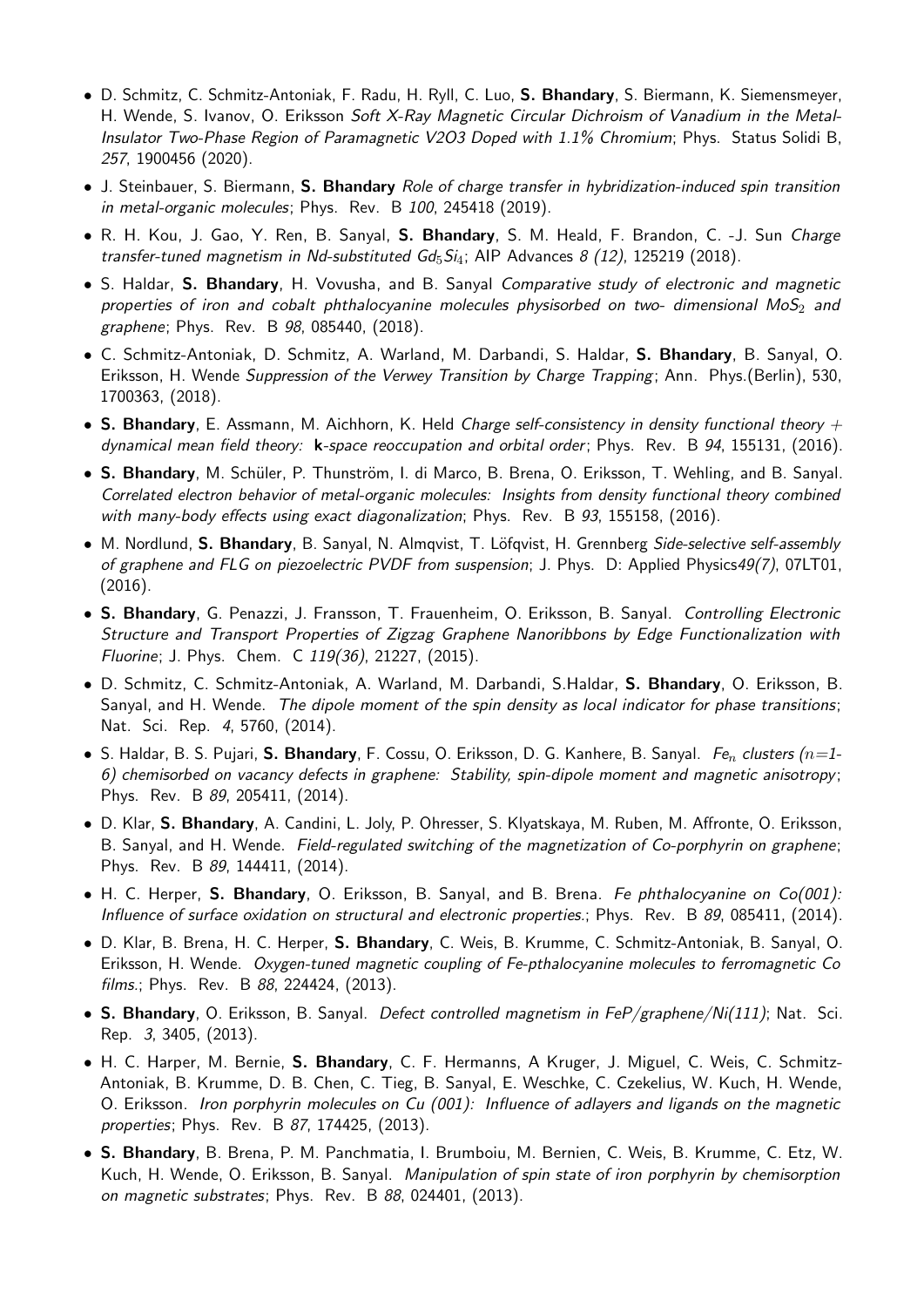- Y Hajati, T. Blom, S. H. M. Jafri, S. Haldar, S. Bhandary, M. Z. Shoushtari, O. Eriksson, B. Sanyal, K. Leifer. Improved gas sensing activity in structurally defected bilayer graphene; Nanotechnology 23, 505501, (2012).
- S. Haldar, S. Bhandary, S. Bhattacharjee, O. Eriksson, D. Kanhere, B. Sanyal. Functionalization of edge reconstructed graphene nanoribbons by H and Fe: A density functional study; Solid State Comm. 152, 1719724, (2012).
- B. Dutta, S. Bhandary, S. Ghosh and B. Sanyal. A first principles study of magnetism in Pd<sub>3</sub>Fe under pressure; Phys. Rev. B 86, 024419, (2012).
- S. Bhandary, S. Ghosh, H. Herper, H. Wende, O. Eriksson and B. Sanyal. Graphene as a reversible spin manipulator of molecular magnets; Phys. Rev. Lett. 107, 257202, (2011).
- E. Holmström, J. fransson, O. Eriksson, R. Lizarraga, B. Sanyal. S. Bhandary and M. I. Katsnelson. Disorder-induced metallicity in amorphous graphene; Phys. Rev. B 84, 205414, (2011).
- S. Bhandary, O. Granäs, L. Szunyogh, B. Sanyal, L. Nordström and O. Eriksson. Route towards finding large magnetic anisotropy in nanocomposites: application to a  $W_{1-x}Re_x/Fe$  multilayer; Phys. Rev. B 84, 092401, (2011).
- J. Zhu, S. Bhandary, B. Sanyal and H. Ottoson. Interpolation of atomically thin hexagonal boron nitride and graphene: electronic structure and thermodynamic stability in terms of all-carbon conjugated paths and aromatic hexagons; J. Phys. Chem. C 115(20), 10264, (2011).
- J. M. Wikeberg, R. Knut, S. Bhandary, I. DiMarco, M. Ottoson, J. Sadowski, B. Sanyal, P. Palmgren, C. W. Tai, O. Eriksson, O. Karis, P. Svedlindh . Magnetocrystalline anisotropy and uniaxiality of MnAs/GaAs(100) films; Phys. Rev. B 83, 024417, (2011).
- S. Bhandary, M. I. Katsnelson, O. Eriksson and B. Sanyal. Complex edge effects in zigzag graphene nanoribbons due to hydrogen loading; Phys. Rev. B 82, 165405, (2010).

#### Book Chapters

- H. C Herper, B. Brena, C. Puglia, S. Bhandary, H. Wende, O. Eriksson, B. Sanyal, Molecular Nanomagnets: Fundamental Understanding Springer, Singapore (2020).
- H. C. Herper, B. Brena, S. Bhandary and B. Sanyal, Deposited Transition Metal-Centered Porphyrin and Phthalocyanine Molecules: Influence of the Substrates on the Magnetic Properties, InTechOpen (2017).
- S. Bhandary and B. Sanyal. Graphene-boron nitride composite: a material with advanced functionalities; InTechOpen (2012).
- S. Haldar, S. Bhandary, P. Chandrachud, B. Pujari, M. I. Katsnelson, O. Eriksson, D. G. Kanhere, B. Sanyal. Ab Initio Studies on the Hydrogenation at the Edges and Bulk of Graphene, Graphita 2011, Springer berlin heidelberg (2012).

Languages: English (full professional proficiency), Bengali (first-language), Hindi (proficient).

#### Interests

Passionate Photographer. Check out some of my recent works [here.](https://500px.com/p/SumantaBhandary?view=photos) Out-door sports: Cricket: Represented [Vienna Cricket Club](https://www.viennacricketclub.com/) in [Austrian cricket league.](http://www.austriacricket.at/) Represented Uppsala Internationals and Uppsala Cricket Förening in [Swedish Cricket League.](https://cricclubs.com/SCFLeague) Indoor sports: Badminton, Table tennis. Organizing social events: Former management member of Uppsala Indian Community.